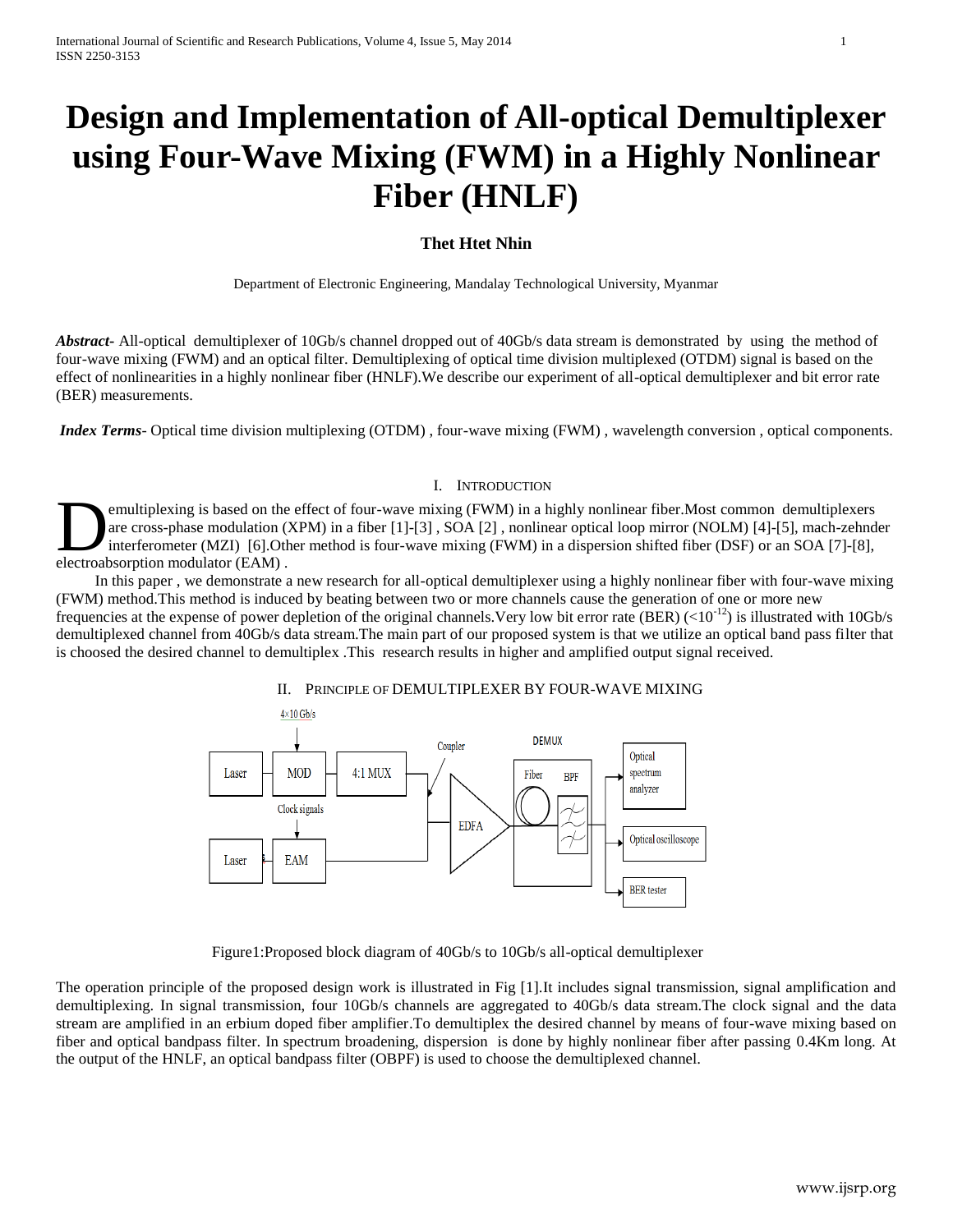

### III. SIMULATION SETUP AND RESULTS

Fig2: Simulation setup of the proposed system

The simulation setup is shown in fig [2].A continuous wave laser diode emitted in optical pulses at a 1538 nm wavelength with a repetition bit rate of 10GHz.The data which is transmitted from 10 Gb/s PRBS is combined with CW laser output in an Mazchender modulator.The output data of modulator is tuned by appropriate four optical delay to get four channels within a 100ps time slot.With the help of power combiner , 40Gb/s data stream is evolved. The clock signals were generated by combining optical pulses and sine generator in an electroabsorption modulator well known as optical intensity modulator.The combined signals were amplified in an erbium-doped fiber amplifier (EDFA) with 15 dB gain.The amplified output signal is launched into the 0.4km long highly nonlinear fiber with a dispersion of -0.08ps/nm/km and a dispersion slope of 0.032 ps/nm<sup>2</sup>/km.Nonlinear interaction of the two signals occurred in the applied fiber.The peak power of the clock signal into the fiber was 1.659mW , while the power of the signal was 1.039mW.Due to the effects of FWM , the generation of side bands were appeared according to the following equations

#### $M=N^2(N-1)/2$

Where N is the number of channels and M is the number of newly generated side bands. Fig [3] shows an example of mixing of two waves at frequency  $\omega_1$  and  $\omega_2$ . After passing through the fiber, the optical spectrum was broadened. So, the desired 10Gb/s channel of 40Gb/s data stream was demultiplexed by using a 0.33-nm optical BPF adjusted to a center wavelength of 1542nm.The demultiplexed channel was used to various receiver operations such as optical spectrum analyzer , optical oscilloscope and BER tester.



Figure 3: Degenerate four-wave mixing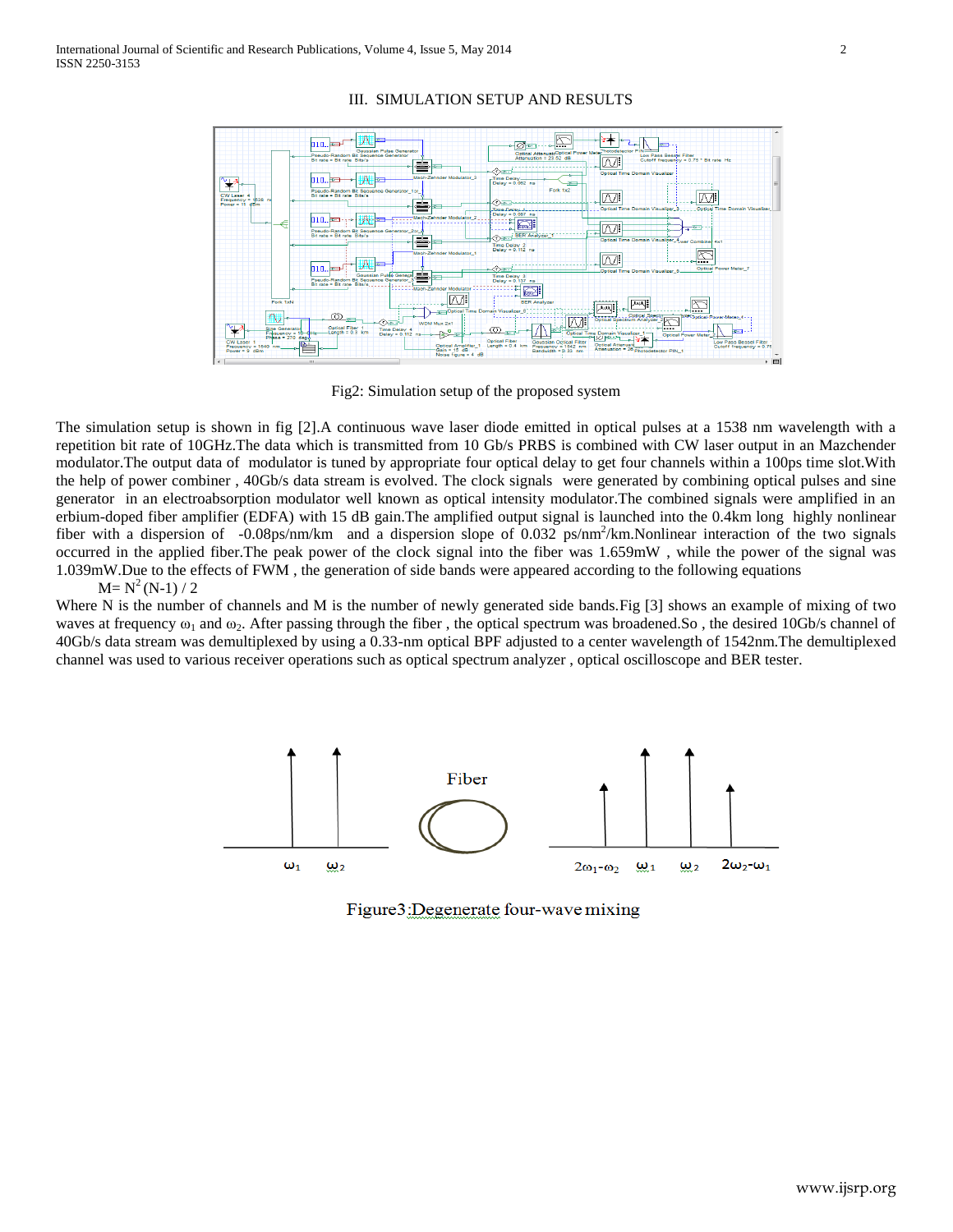| Signal      | Wavelength                     | 1538nm                                 |
|-------------|--------------------------------|----------------------------------------|
|             | <b>Laser Power</b>             | 11dBm                                  |
| Clock       | Wavelength                     | 1540nm                                 |
|             | <b>Laser Power</b>             | 9dBm                                   |
| <b>SMF</b>  | Length                         | 0.3km                                  |
|             | Attenuation                    | 0.2dB/km                               |
|             | Dispersion                     | $-80$ ps/nm/km at $\lambda$ o=1540nm   |
| <b>EDFA</b> | Gain                           | 15dB                                   |
| <b>HNLF</b> | Wavelength                     | 1550 <sub>nm</sub>                     |
|             | Fiber Length                   | 0.4km                                  |
|             | Attenuation                    | 0.2dB/km                               |
|             | <b>Dispersion Slope</b>        | $0.032$ ps/nm <sup>2</sup> /km         |
|             | Nonlinear coefficient $\gamma$ | $12.6W$ <sup>-1</sup> km <sup>-1</sup> |
| <b>BPF</b>  | Bandwidth                      | $0.33$ nm                              |

Fig[4] shows the spectrum of the combination of clock and data signals before highly nonlinear and after highly nonlinear fiber.After passing fiber, the optical spectrum was broadened.To demultiplex the desired channel without containing the amplified spontaneous emission (ASE) noise, the proper choosing of optial bandpass filter is important.



Fig4: (a) The spectrum of the combined signal before fiber, and (b) The broadened spectrum induced by FWM effect after fiber

Fig[5] shows the input signal waveforms and the demultiplexed output waveforms.As a result, the peak power of output waveforms is better than that of the input. But , there has a few zero level noise that is the effect of other channels.There is still need to regenerate the peak power of '1' level.

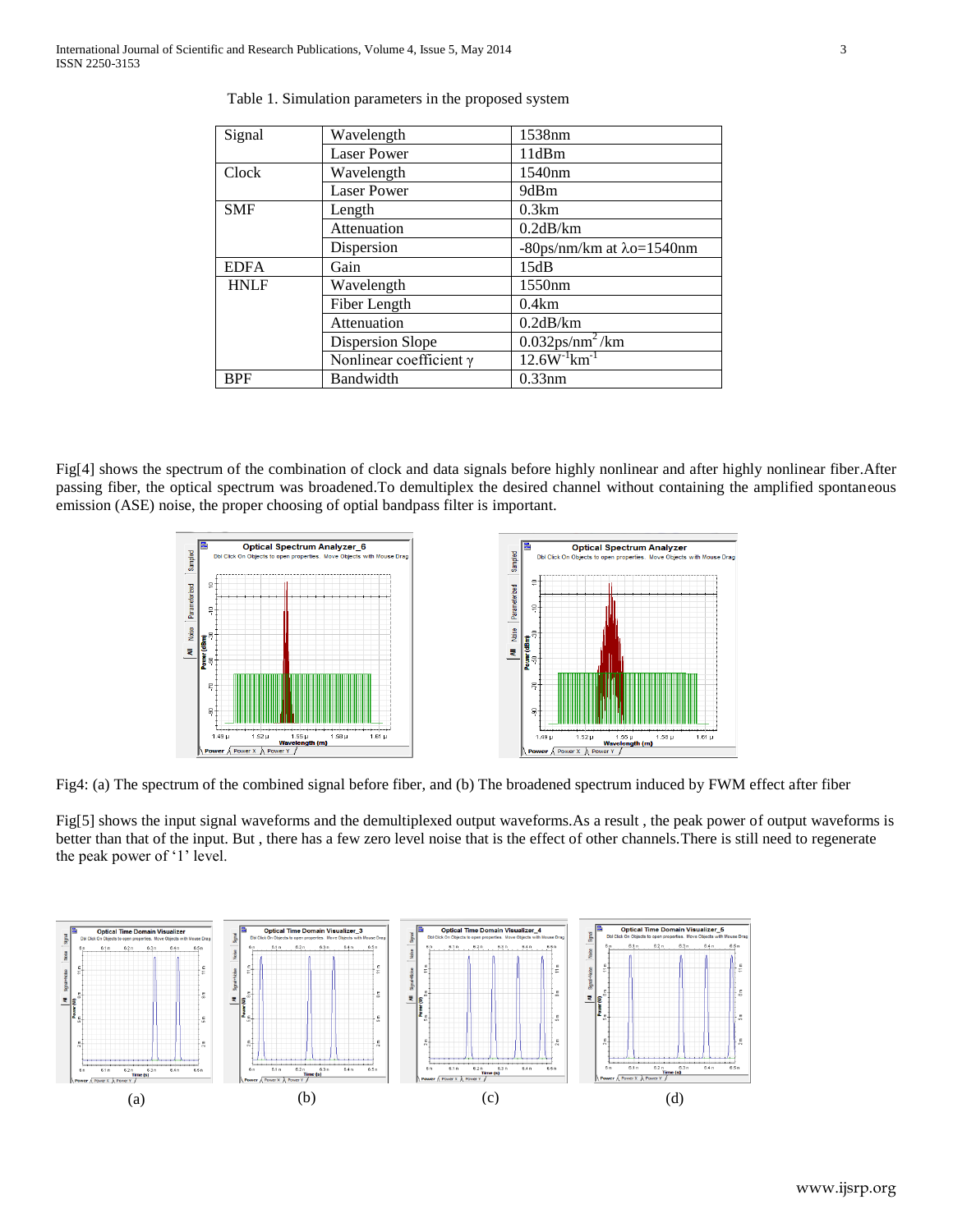

F Fig 5:Input signals of(a)CH 1,(b)CH 2,(c)CH 3,(d)CH 4,Output signals of (e)CH 1,(f)CH 2,(g)CH 3,(h)CH 4



Fig6: (a)-(d) Demultiplexed 10Gb/s channels

Eye patterns of the demultiplexed 10Gb/s channels are shown in Fig.6.As seen in Fig.7, the power penalty of the demultiplexed channels are about <1 dB at standard BER of  $10^{-9}$ .



Fig7:BER measurements for 40-10Gb/s demultiplexing